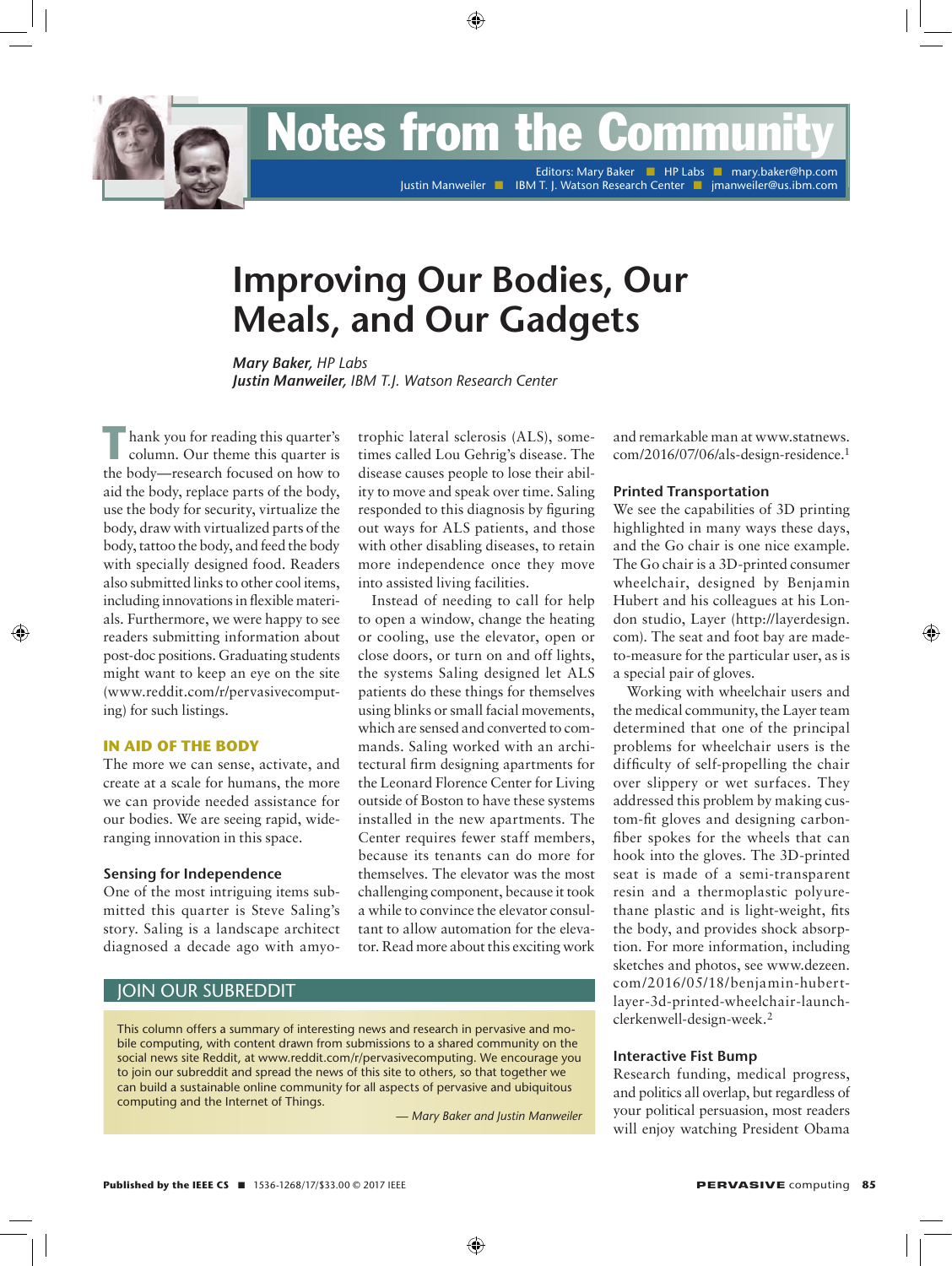## Notes from the Community

interact with Nathan Copeland, a paralyzed man in a wheelchair. Copeland uses a robotic arm developed by researchers at the University of Pittsburgh and their medical center. He controls the arm with his own brain signals via a "brain chip," which also interprets signals received in the other direction so he can feel when someone or something touches or interacts with his arm. The president clearly finds this technology fascinating and gives a very cogent explanation of how it works and why it will be even more exciting in the future. See www.nbcnews.com/video/ watch-obama-fist-bump-a-robotic-armpowered-by-a-brain-chip-785470531610 for the video.<sup>3</sup>

## **Impressive Arms**

Speaking of robotic arms, another announcement comes from Mobius Bionics, one of several companies working on new, more advanced prosthetics. The LUKE arm is intended to provide more independence through flexibility, strength, and dexterity than previous arm prosthetics for people with forearm- through shoulder-level amputations. The shoulder is powered and can reach overhead or behind the back, while the elbow has enough strength to lift up a bag of groceries. The wrist is dexterous enough to hold a glass of liquid without spilling, and the hand can adjust its grip to hold heavy things or small fragile things without damaging them. For more information, see www.businesswire.com/news/ home/20160708005511/en.4 Our only concern is that the arm pictured in the press release appears to have its thumb at a very odd angle. That looks painful!

## **With, for, and about the Body**

We can use technology to improve the health of our bodies, and we can use our bodies to improve the health of our technology.

#### **Body Guard**

Researchers at the University of Washington are working on new ways to

transmit passwords by using the human body as the communication medium. They have found they can repurpose fingerprint sensors to send out information rather than just act as input devices.

Using a smartphone or other device with a fingerprint reader in one hand, the low-frequency (2 to 10 megahertz range) signals generated by the fingerprint sensors travel through the body to be received by a door lock or other device the user touches. The technique works in different positions, such as standing, sitting, or lying down, and it works for receivers anywhere on the body—legs, chest, hands, and so on. It even works when people are walking or otherwise moving around. The system can generate 25 bits per second using the fingerprint sensors, with scanning issuing 1-valued bits, and not scanning issuing 0-valued bits. 25 bits per second is sufficient to send simple passwords or numerical codes, which are more secure from eavesdropping when traveling through the body than they are when sent in the clear over wireless networks. This might be particularly useful for authenticating with on-body medical devices such as insulin pumps. See www.washington.edu/ news/2016/09/27/secure-passwordscan-be-sent-through-your-bodyinstead-of-air for more details.5

#### **Gaming for Your Health**

Microsoft Research has confirmed what we really wanted to believe anyway: playing Pokémon Go actually is good for you! Compelling mobile games that combine game play with moving around the real world have measurable health benefits.

The researchers studied signals from large bodies of wearable sensor data and logs from search engines for 32,000 users over three months. They found that particularly enthusiastic players increased their daily step counts by more than 25 percent on average, or 1,473 steps. During the three months of their study, they believe the game has added around

144 billion steps to the activity of US participants. Read the article at https:// arxiv.org/pdf/1610.02085v1.pdf for more details about whether this effect is lasting, whether it's true in general or only for particular groups of players, and how it stacks up against other attempts to use mobile applications to improve people's physical activity levels and therefore their health.6

#### **Programmable Nosh**

Our bodies need food, but when some of us hear the words "printed food," we envision horrid extruded cheese snack products and robots replacing human chefs. Instead, *digital gastronomy* is the hybrid cooking vision of researchers at the Hebrew University of Jerusalem, MIT Media Lab, and the Bezalel Academy of Arts and Design. It combines traditional cooking with digital fabrication enhancements that provide beautiful results, and sometimes even results carefully calculated to meet individual tastes.

Any readers who still struggle to achieve consistency with the outcome of their meringues will be delighted by the programmable heating pattern applied to the meringue surface in the video at https://vimeo. com/162494936. Heating changes the flavor of ingredients, and now you can control just how much of that surface you want changed (using a programmable laser) and to what degree. Or really, maybe you just want the pretty butterflies that appear on the meringues in the video! We are also particularly fond of the portion of the video showing a sweet potato in a 3D scanner—how could that not be a winner?

The chefs use 3D printers, laser cutters, 3D scanners, and milling machines to create amazing miniature landscapes of food, such as the coral reef soup in Figure 1. Have your lunch before checking out the video or the website (http:// digitalgastronomy.co) so that you can eat it before you see how sad your lunch looks in contrast to these chefs' efforts.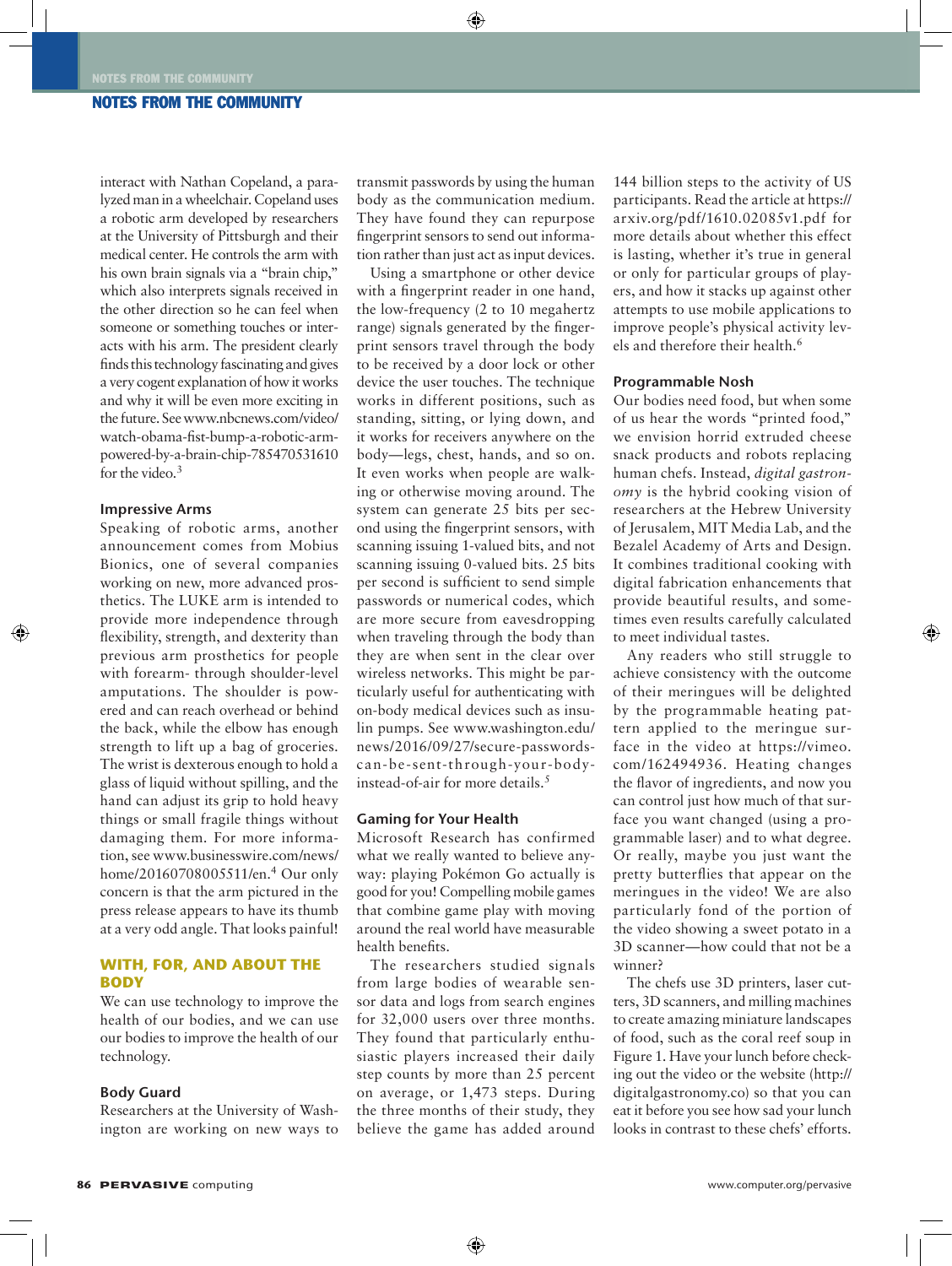

**Figure 1. Coral reef soup: (a) the 3D-printed tofu coral base decorated with milled carrots, Romanesco broccoli, and other items; (b) the meal plated with broth and decorated with laser-cut nori seaweed. (Source: Amit Zoran; used with permission.)**



**Figure 2. A Stretchi interactive tattoo used to control a music player. (Source: Michael Wessely; used with permission.)**

## **Mixed and Virtual Bodies**

Two appealing uses of virtualization bring remote people to our local space or our local selves into a product design space.

#### **Wait, Where Are You Really?**

Researchers at Microsoft have been working on "holoportation" with the goal of making communication and interaction with remote people as natural as face-to-face interaction. They use high-quality 3D capture technology to create 3D models of people that can then be sent over the network. The real people at the other end, using Holo-Lens or other such displays, can then see the remote people mixed into their own current physical space and interact with them in real time. Check out www.microsoft.com/en-us/research/ project/holoportation-3, including the YouTube video, to see a demonstration of this technology.

The video is fun to watch but can be a little tricky to analyze, because it presents the remote picture and the local picture with the remote one blended in, from a particular viewpoint. One of the delightful results of this work is the ability to record and replay the holoportation experience, reduced in scale, so you can see a miniature "memory" of your interaction with the remote person, as if you were both filmed in the same space at the same time.

## **Hands-on Design**

SketchingWithHands is a captivatingly different project from KAIST that aims to make it easier for people to design handheld products. It's a 3D sketching system with an integrated hand-tracking system. As you can see in the video at www.youtube. com/watch?v=g9lFiAZVX\_w, the artist poses his hand in the air, and the sketching system presents a sketch of the hand in that posture. The artist can move his hand around, and the sketched hand does likewise. The artist can apply the usual tools to sketch the proposed product, and then can use more unusual tools, such as one that lets you check the intersections of sketch planes with the virtual hand. Drawing hands is time consuming and sometimes tricky, so this system seems like it could spare product designers a lot of time and grief. Check out the video for a more detailed walk through the system and its capabilities.

## **Materially Cool Stuff**

We've entered a time of tremendous innovation and excitement in material science. The results include new materials for various kinds of printing whether 3D, stretchable, or both—as well as our increasing ability to deploy carbon nanotubes in new ways. Metamaterials let us fabricate functional items with no need for assembly, while



**Figure 3. Skintillates are temporary tattoos that can do things. Pictured is a strain gauge warning the wearer to straighten her wrist. (Source: Joanne Lo; used with permission.)**

flexible, stretchable, and printable electronics free us from a rigid design space.

## **It's a Bit of Stretch**

Last column we looked at flexible holographic telephony, and this quarter we stretch that flexibility further to look at new user interfaces, functional tattoos, and how to put touchscreens anywhere.

Stretchis are user interfaces that include sensors and displays but are very stretchable and can conform to the shape of the objects they cover. Thin, customizable, and transparent where you want them to be, you can design them digitally and then print them yourself using lowcost silk-screening processes. Stretchis